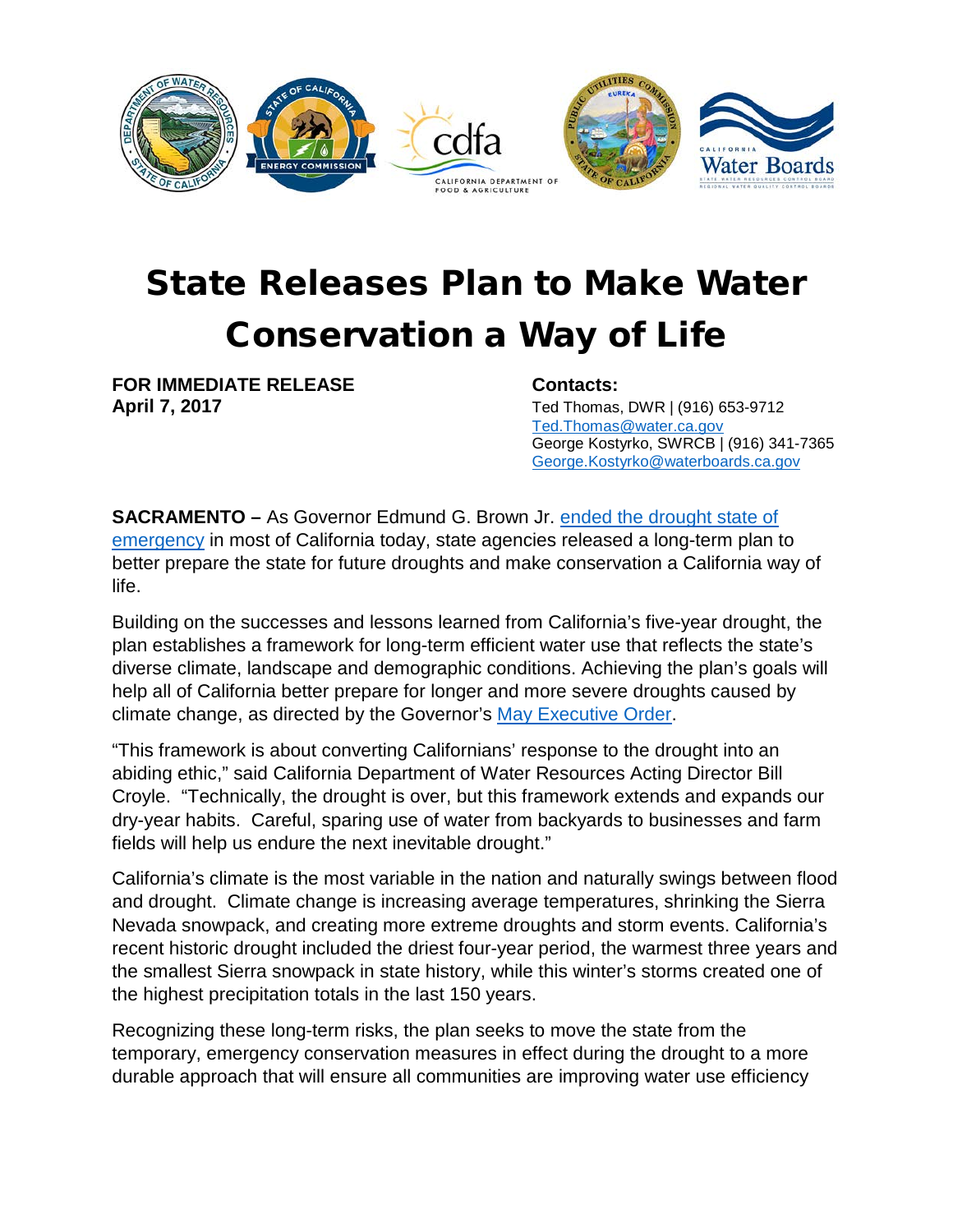and extending their supplies. These measures will help achieve a top priority in the Governor's [Water Action Plan](http://resources.ca.gov/california_water_action_plan/) – to "make conservation a California way of life."

"California's farmers and ranchers practice conservation every day," said California Department of Food and Agriculture Secretary Karen Ross. "They are prepared to continue in that spirit in adherence to groundwater regulations and the adoption of more efficient irrigation systems."

After Governor Brown called for a 25 percent reduction in urban water use in 2015, Californians rose to the challenge and saved 24 percent during the 12 months the mandate was in place. Even after the strict standards were lifted last May, Californians continued to save water, with cumulative savings staying above 20 percent. This plan builds on that success to establish long-term conservation measures.

Central to the plan is a requirement that the state's 410 urban water suppliers meet new water use targets. Suppliers would calculate their unique water efficiency targets based on a common methodology that takes into account the diverse climatic, demographic and land-use characteristics of each agency's service area. Urban water suppliers would set new targets by 2021 with a full compliance deadline of 2025.

"Californians stepped up big time during the drought," said Felicia Marcus, chair of the State Water Resources Control Board. "This plan allows us to build on that success and prepare for the longer and more frequent droughts we know are coming under climate change, in a way that is equitable and cost-effective. Efficiency is the cheapest and smartest way to extend our water resources."

The plan involved extensive stakeholder outreach and engagement, with more than 20 public meetings held around the state. In order to implement the key actions of this plan, the agencies will continue to solicit stakeholder and public input.

Other key elements of the plan include:

- Bans on wasteful practices, such as hosing sidewalks and watering lawns after rain.
- Technical assistance, financial incentives and standards to guide water suppliers' efforts to detect and repair leaks.
- Requiring urban water suppliers to prepare water shortage contingency plans, including a drought risk assessment every five years.
- Requiring more agricultural water suppliers to submit plans that quantify measures to increase water use efficiency and develop adequate drought plans.
- Monthly reporting by urban water suppliers on water usage, conservation achieved and enforcement efforts
- Improved drought planning for small water suppliers and rural communities.